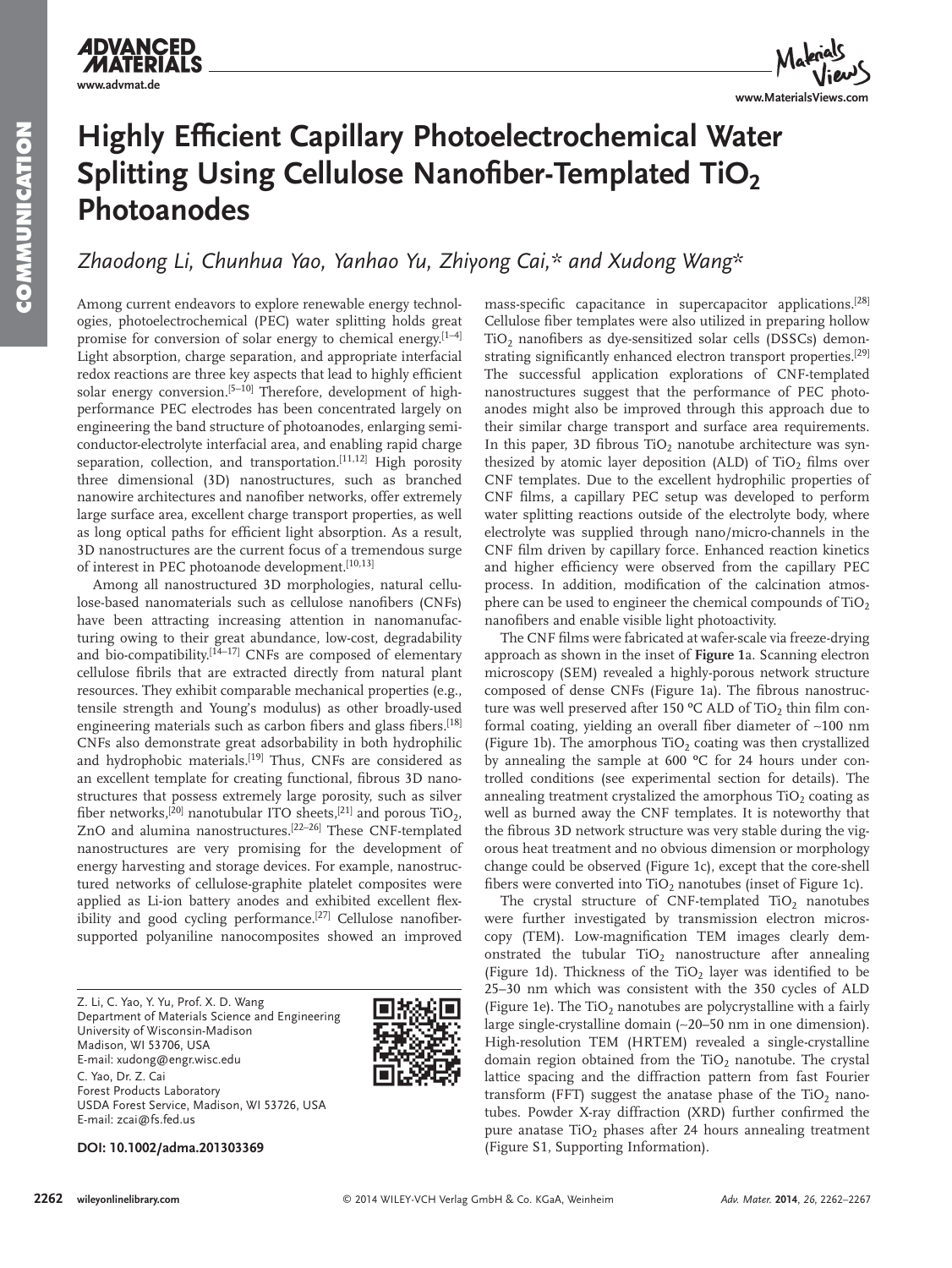**www.MaterialsViews.com**



Figure 1. Morphology and structure of CNF films and templated TiO<sub>2</sub> nanotube structures. (a) CNF film processed on a FTO substrate; inset is a single piece of CNF film fabricated in large scale. (b) CNFs coated with TiO<sub>2</sub> via 350 cycles ALD at 150 °C. (c) Fibrous TiO<sub>2</sub> nanotube network after annealing at 600 °C for 24 hours; inset shows an enlarged broken tip revealing the hollow tubular structure. (d) TEM image of a hollow TiO<sub>2</sub> nanotube obtained after annealing. (e) Higher resolution TEM image showing the uniform thickness of TiO<sub>2</sub> walls and large crystalline domain area. (f) HRTEM image showing the single-crystal region obtained from the TiO<sub>2</sub> shell. The lattice spacing and FFT (inset) suggest the anatase phase.

The PEC performance of the CNF-templated  $TiO<sub>2</sub>$  nanotube network and the unique capability of CNF in PEC cell development were investigated using an out-of-electrolyte capillary PEC system, as schematically shown in **Figure** 2a. The active TiO<sub>2</sub> nanotube photoanode was placed on a conductive substrate and covered by epoxy, leaving an exposed area at the center. The photoanode bottom was in contact with a CNF film strip that was used to draw and transport electrolyte to the  $TiO<sub>2</sub>$  photoanode surface. The entire testing setup is shown in Figure S2. In this PEC design, the photoanode was placed outside of the electrolyte surface. Due to the excellent hydrophilic property

of CNF, capillary force could drive the electrolyte to the active area quickly and continuously. Enhanced PEC reaction kinetics could be expected from the dynamic and infinitesimal electrolyte supply.

 To investigate the performance of this capillary PEC design, the photocurrent density  $(J_{ph})$  versus bias potential characteristics of both capillary PEC and conventional in-electrolyte PEC setups were measured under the same conditions. The representative *J*–*V* curves are shown in Figure 2b and c under the illumination of 100 W  $cm^{-2}$  Xe lamp source without and with AM 1.5G filter, respectively. The dark current densities



 **Figure 2.** Capillary PEC water splitting setup and performance. (a) Schematic illustration of the capillary PEC setup. (b,c) *J–V* characteristics of a cellulose-templated TiO<sub>2</sub> photoanode measured using capillary setup and in-electrolyte setup under 100 mW cm<sup>-2</sup> Xe lamp source without (b) and with (c)  $AM$  1.5G filter.

**www.advmat.de**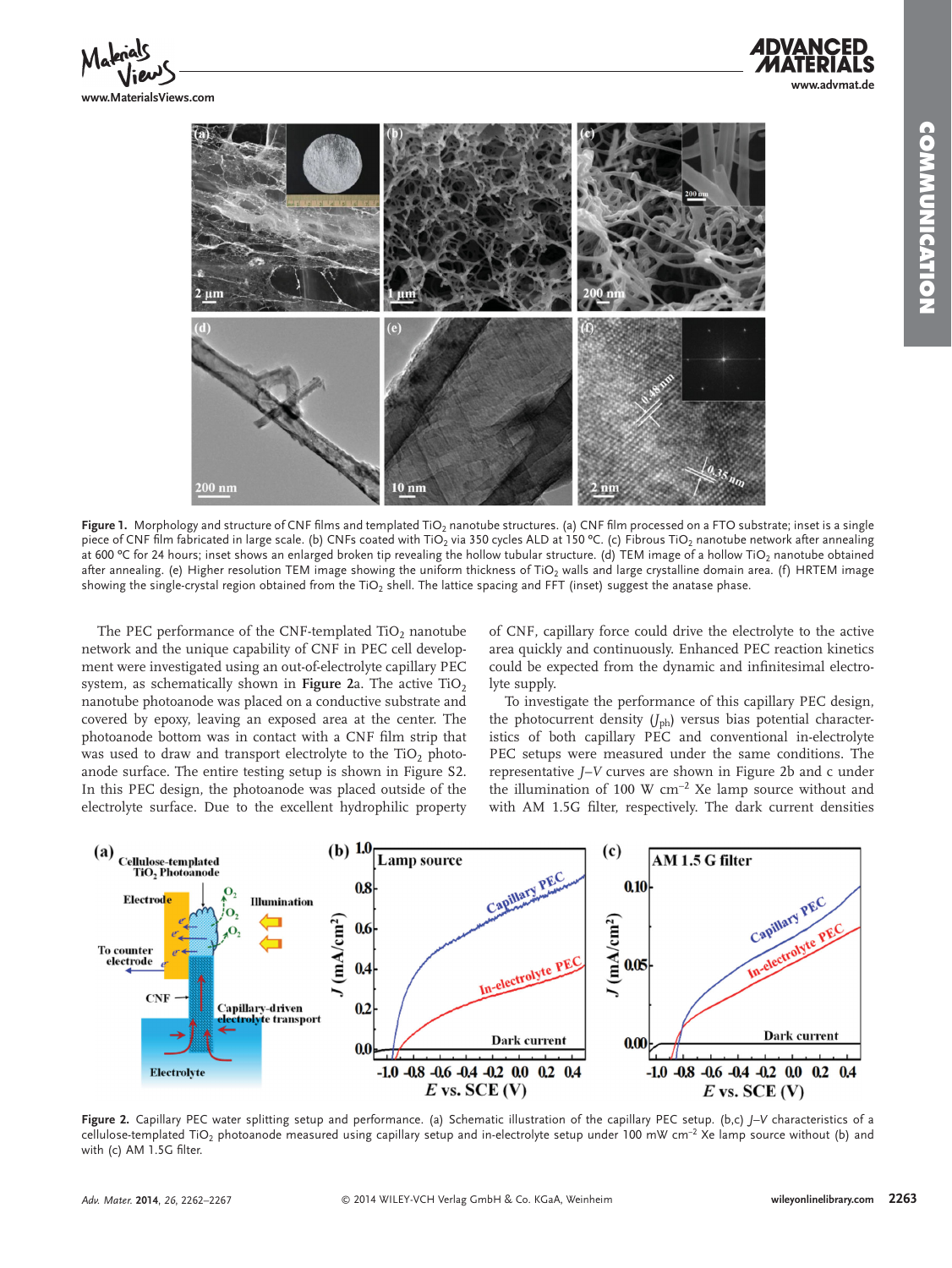**NOWWORLOW COMMUNICATION**

## **ADVANCED www.advmat.de**

of both setups remained at small values  $(<10^{-4}$  mA cm<sup>-2</sup>) within bias potentials scanned between −1.2 V and 0.5 V (vs. SCE) demonstrating a high quality of the crystal surfaces of fibrous TiO<sub>2</sub> nanotubes. Generally,  $J_{\text{ph}}$  was significantly higher under Xe lamp than that under  $AM$  1.5G filter (e.g., 0.87 vs. 0.10 mA cm<sup>-2</sup>), because a large amount of UV light was cut off by the filter. This phenomenon suggests that the performance of fibrous anatase  $TiO<sub>2</sub>$  nanotubes photoanode was dominated by UV absorption. Under Xe lamp illumination, as shown in Figure 2b,  $J_{\text{ph}}$  measured from the capillary PEC setup  $(J_{\text{ph,ex}},$ blue curve) was more than twice as much as that from the inelectrolyte setup (*J*<sub>ph,in</sub>, red curve). Corresponding efficiencies were estimated using following equation:

$$
\eta\% = J_{ph}(E_{rev}^0 - |E_{bias} - E_{acc}|) \frac{100}{I_0} \tag{1}
$$

where  $E_{bias}$  is the bias potential;  $E_{rev}^0 = 1.23$  V is the standard state reversible potential for water-splitting reaction; and  $E_{\text{aoc}} = V_{\text{oc}}$  is the open circuit voltage (vs. SCE). The capillary setup exhibited a maximum efficiency of 0.45% at ~−0.65 V; whereas the in-electrolyte setup had only a maximum efficiency of 0.16% at ∼ −0.45 V (Figure S3a). When AM 1.5G illumination was applied, both  $J_{ph,ex}$  and  $J_{ph,in}$  were significantly decreased. Although  $J_{ph,ex}$  was still higher than  $J_{ph,in}$ , their difference became much smaller (Figure 2c). Following Equation (1), the maximum efficiencies of capillary and in-electrolyte PEC processes were found to be 0.04% at ~−0.45 V and 0.03% at ~−0.35 V, respectively (Figure S3b). Meanwhile, the saturation regions of both curves were less obvious, indicating the lower UV intensity may not generate sufficient electrons/holes to saturate the surface or defect trapping states, which facilitated the recombination of photoexcited electrons and holes.<sup>[30-32]</sup>

The stability of the cellulose-temperature  $TiO<sub>2</sub>$  3D fibrous photoanode and the capillary PEC configuration was further evaluated by measuring  $J_{\text{ph}}$  at a constant bias of 0.3 V (vs. SCE) under 100 mW cm<sup>-2</sup> Xe lamp illumination. After an initial drop of 1.4% (*J*<sub>ph</sub> changed from 0.73 to 0.72 mA cm<sup>-2</sup>) during the first 60 minutes, *J*<sub>ph</sub> remained at 0.72 mA cm<sup>-2</sup> for 12 hours without appreciable further decrease (Figure S4). This measurement confirms good structural and functional stability of the  $TiO<sub>2</sub>$  photoanode. It also suggests that the capillary PEC design could function continuously and stably without any electrolyte transport or local reaction kinetic variation issues.

 In order to understand performance enhancement from the capillary PEC design, a series of analyses were performed on the reaction environment and kinetics. Firstly, it is intuitive to imagine that less electrolyte body volume in front of the photoanode would result in higher light intensity that can be practically absorbed. Thus, the power densities of the illumination at fixed distances from the lamp were quantified. A linear decrease of the power density was found showing a rate of ∼9.1 mW cm<sup>-2</sup> per 1 cm passing length through 1 mol L<sup>-1</sup> KOH electrolyte (Figure S5). Therefore, the capillary PEC design has the least amount of electrolyte covering the photoanode surface, which ensures the highest intensity of available light for absorption. This advantage becomes particularly significant when large amounts of photo-catalyst need to be applied within a confined volume of electrolyte.



**www.MaterialsViews.com**



**Figure 3.**  $J-V$  characteristics of cellulose-templated TiO<sub>2</sub> photoanodes measured under interrupted illumination using in-electrolyte PEC setup (a) and capillary PEC setup (b). Insets are enlarged top regions of one  $J_{\rm ph}$ cycle showing the feature of the initial current spikes.

 Secondly, by performing *J–V* measurement under interrupted illumination, we found the reaction kinetics were slightly enhanced in the capillary PEC design. **Figures 3** a and b compare the *J*–*V* curves of the same TiO<sub>2</sub> fibrous photoanode collected from capillary and in-electrolyte setups under interrupted 100 mW cm<sup>-2</sup> Xe lamp illumination. Both dark currents were negligibly low while the *J*<sub>ph</sub> profiles followed a similar trace as those shown in Figure 2b. For in-electrolyte setup, the emblematical anodic current spike was obvious at the point when the illumination was on (Figure 3a and inset); whereas from the capillary PEC setup, such spikes were less distinguishable (Figure 3b and inset). These current spikes are known by evidence of accumulated photoexcited holes at the semiconductor-electrolytes interface.<sup>[33]</sup> They are a result of carrier oxidized trap states of the semiconductor,<sup>[34]</sup> or slow oxygen evolution reaction kinetics.<sup>[35,36]</sup> Such spikes can be suppressed when photoexcited holes experience less or no barrier to oxidizing the electrolyte under better interface charge transport kinetics.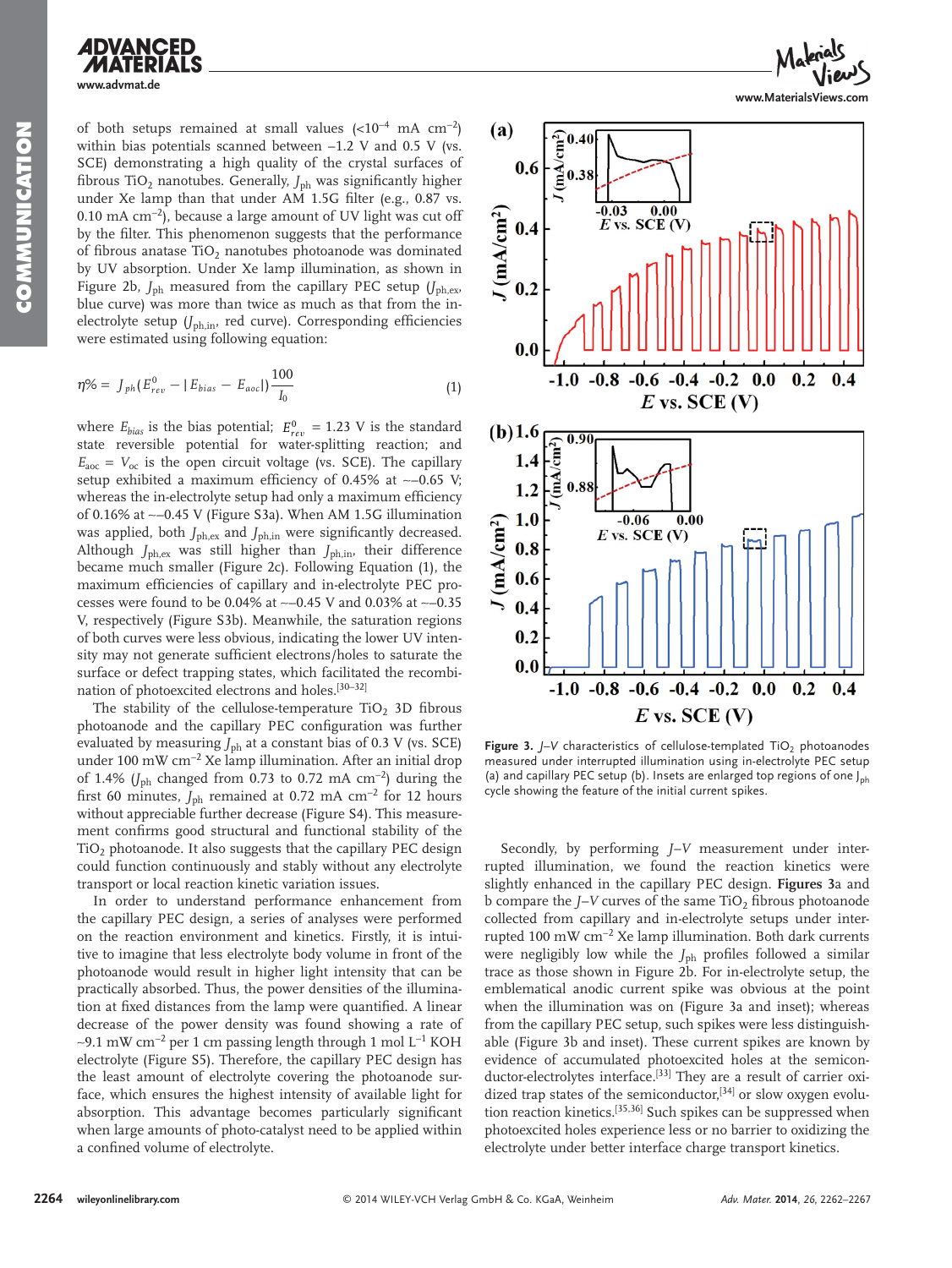**www.advmat.de**



#### **www.MaterialsViews.com**

 Based on above discussion, the photo-oxidation reaction kinetics at TiO<sub>2</sub> surfaces can be compared for both PEC setups from the shape of spikes. From the area under the anodic current spike, the number of accumulated holes at the  $TiO<sub>2</sub>$ -electrolyte interface can be estimated (Inset of Figures 3a and b), which is analogous to calculating the amount of accumulated charges in a capacitor of an RC circuit by equation:

$$
I(t) = I_0 e^{-\frac{t}{\tau_0}} = \frac{d Q(t)}{dt}
$$
 (2)

where  $I_0$  is the initial current and  $\tau_0$  is the time constant of the system. For our situation, the area density ( $\text{cm}^{-2}$ ) of accumulated holes can be approximated by integrating  $J(t)dt$ . From both *J*–*V* curves in Figures 3a and b, the accumulated hole densities were estimated to be  $8.24 \times 10^{12}$  cm<sup>-2</sup> for in-electrolyte PEC and  $3.43 \times 10^{12}$  cm<sup>-2</sup> for capillary PEC. The lower interfacial hole concentration suggests a lower transient over potential  $(\Delta \phi)$  for oxidation reactions (see details in supplementary materials). Because identical TiO<sub>2</sub> fibrous photoanodes were used in both cases,  $\Delta\phi$  (eV) is likely associated with the Fermi level shift of the redox couple in the electrolyte, which is directly related to the pH value in our KOH system following Equation  $(3)$ . [37]

$$
\Delta \varphi = 0.059 \times (pH - 14) \tag{3}
$$

 The pH values corresponding to the over potential found in the capillary case was calculated to be ∼ 14.02, suggesting the OH<sup>-</sup> concentration is slightly higher than the actual electrolyte concentration (1M KOH,  $pH = 14$ ). To further confirm the  $pH$ relationship, in-electrolyte PEC was conducted using the same  $TiO<sub>2</sub>$  photoanode under interrupted illumination in KOH electrolytes with  $pH = 14.02$ , 14.2, respectively (Figures S6). Compared to the result shown in Figure 3a, most anodic current spikes disappeared at higher pH values. We believe higher pH value at the photoactive site was possibly due to solvent volatilization during electrolyte transport through the cellulose film. This effect is beneficial to local reaction kinetics. However, it may become impedimental in practical applications when the transportation path is too long and where the electrolyte may completely dry out. This limitation can be circumvented by encapsulating the cellulose transport path.

Another significant merit of using cellulose nanofiber as templates is its ability to modulate the chemical composition of ultimate  $TiO<sub>2</sub>$  nanostructures. Previous measurements were all based on fibrous anatase  $TiO<sub>2</sub>$  nanotubes processed by annealing in  $O<sub>2</sub>$  atmosphere, where the cellulose nanofibers were completely removed and the final structure appeared pure white (low right picture in **Figure 4** a). However, when annealed in vacuum (600 °C, 24 hours, 55 mTorr), the resulting  $TiO<sub>2</sub>$ nanostructure turned black, though the cellulose nanofiber cores were also fully removed (Figure S7). EDS analysis showed an appreciable amount of carbon (~10%) was preserved in the final TiO<sub>2</sub> product (Figure S8). The existence of carbon in TiO<sub>2</sub> and the resultant black color suggests significant visible light



Figure 4. Effect of TiO<sub>2</sub> composition control. (a) Photos of CNF films before and after TiO<sub>2</sub> coating, and after annealing in vacuum and oxygen atmosphere. (b) *J-V* characteristics of "black" cellulose-templated TiO<sub>2</sub> photoanode measured using capillary and in-electrolyte PEC setups. (c,d) Performance comparisons of cellulose-templated TiO<sub>2</sub> photoanodes annealed in vacuum (red curves) and in oxygen (blue curves) measured with UV cutoff filter (c) and AM 1.5 G filter (d). All the curves were measured using capillary PEC setup.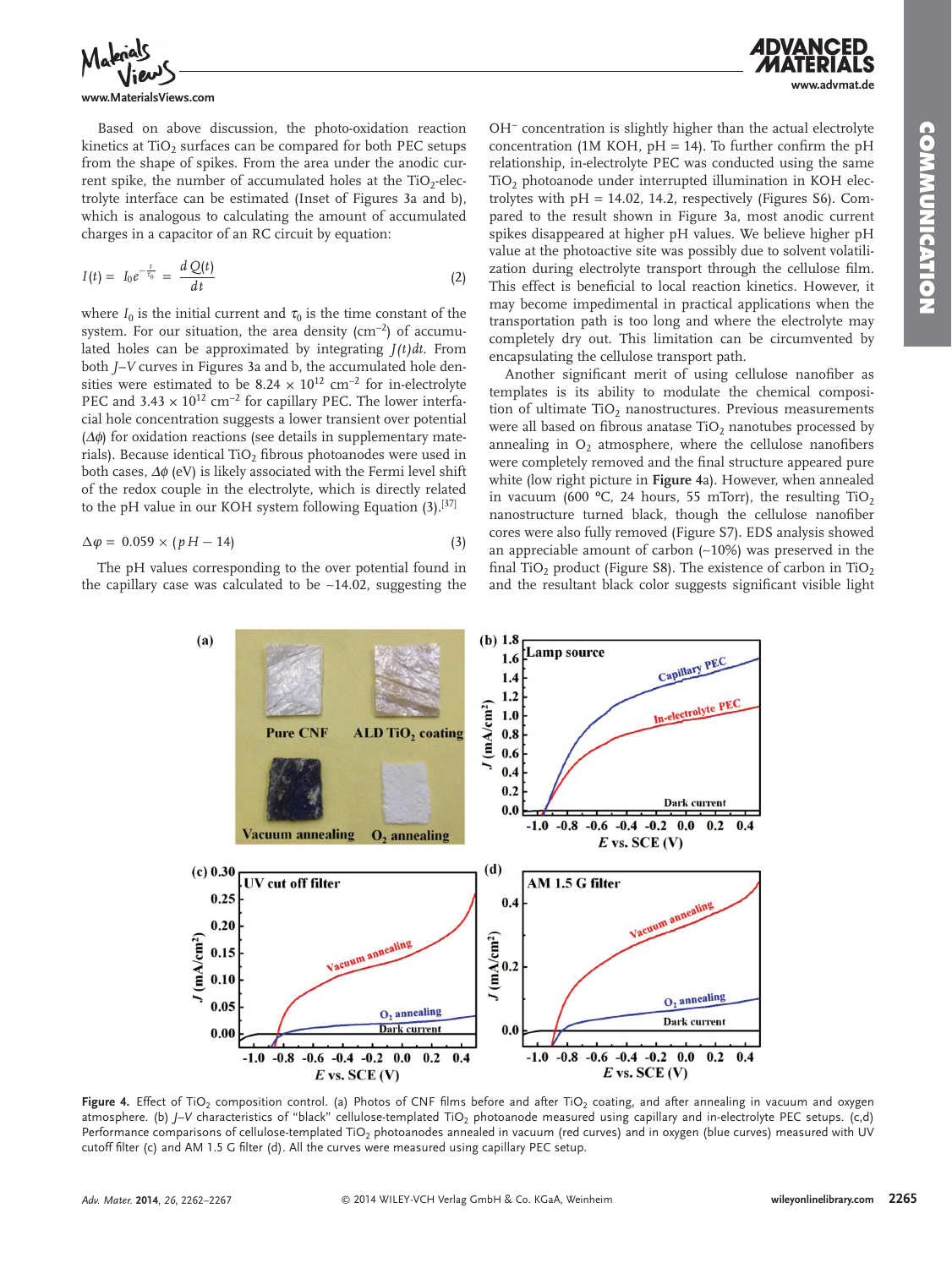**www.advmat.de**

| PEC set up           | Annealing<br>ambient | UV cut off<br>filter | AM 1.5 G<br>filter | $\overline{1}$<br>$(mA cm^{-2})$ | η<br>(%) |
|----------------------|----------------------|----------------------|--------------------|----------------------------------|----------|
| Capillary setup      | Oxygen               | No                   | <b>No</b>          | 0.87                             | 0.45     |
|                      | Oxygen               | No                   | Yes                | 0.10                             | 0.04     |
|                      | Oxygen               | Yes                  | No                 | 0.03                             | 0.01     |
|                      | Vacuum               | No                   | No                 | 1.61                             | 0.85     |
|                      | Vacuum               | No                   | Yes                | 0.47                             | 0.20     |
|                      | Vacuum               | Yes                  | No                 | 0.26                             | 0.09     |
| In-electrolyte setup | Oxygen               | No                   | No                 | 0.42                             | 0.16     |
|                      | Oxygen               | No                   | Yes                | 0.08                             | 0.03     |
|                      | Oxygen               | Yes                  | No                 | 0.02                             | 0.01     |
|                      | Vacuum               | No                   | No                 | 1.10                             | 0.58     |
|                      | Vacuum               | No                   | Yes                | 0.32                             | 0.15     |
|                      | Vacuum               | Yes                  | No                 | 0.15                             | 0.07     |

Table 1. Summary of Photocurrent Densities and PEC Efficiencies of Fibrous TiO<sub>2</sub> photoanodes measured under different conditions.

absorption and possible visible light photoactivity of the  $TiO<sub>2</sub>$ photoanode, which may further enhance the PEC performance. To test this hypothesis, both capillary and in-electrolyte PEC setups were applied to characterize the *J–V* curves under Xe lamp illumination. As shown in Figure 4b, both setups exhibited higher  $J_{\text{ph}}$  compared to the results from "white"  $\text{TiO}_2$  photoanode (Figure 2b). Following Equation (1), the maximum efficiencies of the "black"  $TiO<sub>2</sub>$  photoanode were identified to be 0.85% and 0.58% for capillary and in-electrolyte setups, respectively.

 The possible visible light photoactivity was further investigated by comparing the "black" and "white" fibrous  $TiO<sub>2</sub>$  photoanodes using the same capillary PEC setup and AM 1.5G and visible light (UV filter applied) illuminations, as shown in Figure 4c and d, respectively. Under both illumination conditions,  $J_{ph}$  from the "black" TiO<sub>2</sub> photoanode was almost an order of magnitude higher than that from the "white"  $TiO<sub>2</sub>$ . Corresponding efficiencies were calculated (Figure S9) and summarized in **Table 1** for comparison. In general,  $J_{ph}$  and PEC efficiencies of capillary setups were higher than those obtained from in-electrolyte setup owing to less electrolyte-related light scattering and better local reaction kinetics. For both PEC setups, the vacuum annealed  $TiO<sub>2</sub>$  nanostructures exhibited significantly higher PEC performance compared to the ones annealed in oxygen due to the activation of visible light photoactivity. This comparison clearly shows that the capillary PEC design is able to further enhance the PEC performance in addition to those can be achieved by other strategies, such as optimizations of light absorption, surface/interface properties and charge transport. Given other key kinetic factors being well engineered, the maximum PEC efficiency could be raised to a higher level by the implementation of the capillary PEC design.

 In summary, 3D CNF networks have been used as templates for fabricating PEC photoanodes via ALD of TiO<sub>2</sub>. Annealing the cellulose-TiO<sub>2</sub> core-shell nanostructures created an anatase  $TiO<sub>2</sub>$  nanotube 3D architecture, which offered tremendous surface area for PEC water splitting. Based on the excellent hydrophilic property of cellulose, a novel capillary PEC setup



has been developed. Capillary force quickly and continuously transported electrolyte to the photoanode surface during PEC water splitting. Better reaction kinetics and higher efficiency were achieved from the capillary PEC designs compared to conventional in-electrolyte PEC reactions. In addition, annealing the cellulose-TiO<sub>2</sub> core-shell structure in vacuum preserved the carbon elements in  $TiO<sub>2</sub>$ , and thus activated photoactivity in the visible light region. The cellulose-based nanomanufacturing technique holds a great promise for large-area, low-cost, and green fabrication of functional nanomaterials. Using cellulose for capillary PEC design mimics the mass transport process in natural photosynthesis, where the interaction between light and reaction sites is no longer limited by the volume, surface and depth of electrolyte. Therefore, it offers a brand new solution for improving the throughput of PEC reactions.

#### **Experimental Section**

Fabrication of CNF Films: The CNFs used in our fabrication were tetramethylpiperidine-1-oxy (TEMPO) oxidized wood pulp fiber, which was prepared according to the method reported by Saito et al.<sup>[38,39]</sup> Specifically, the TEMPO-treated wood pulp fibers were mechanically homogenized on an M-110EH-30 Microfluidizer (Microfluidics, Newton, MA, USA) with a series of 200- and 87-μm chambers via two passthroughs, then a 0.4 wt% CNF solution was obtained. After printing this CNF hydrogel on Fluorine doped Tin Oxide (FTO) glass substrates, the substrate with the hydrogel film was frozen by liquid nitrogen and ethanol bath. Next, the substrate was immediately and quickly transferred into the vacuum chamber of a Labconco 4.5 Freeze Dryer (Labconco, Kansas City, MO, USA) with stable pressure about 35 mTorr for 12 hours at room temperature, where sublimation of the ice yielded a nanofibrous structure cellulose film, 10 μm thick on the FTO.

Fabrication of TiO<sub>2</sub> Nanotube Photoanodes: The CNF films were loaded in ALD chamber for amorphous TiO<sub>2</sub> overcoating at 150 °C. The ALD growth cycle consisted of 0.5 s H<sub>2</sub>O pulsing + 60 s N<sub>2</sub> purging + 0.5 s titanium tetrachloride (TiCl<sub>4</sub>) pulsing + 60 s N<sub>2</sub> purging. 350 cycles yielded 30 nm thick amorphous  $TiO<sub>2</sub>$  coating. The CNF-amorphous TiO<sub>2</sub> core-shell structures were annealed in oxygen (600 °C, 24 hours, 390 mTorr) or vacuum (600 ºC, 24 hours, 55 mTorr) to convert the amorphous  $TiO<sub>2</sub>$  into anatase phase. Through this process, CNFs were also removed leaving  $TiO<sub>2</sub>$  nanotube structures. Then, another thin film of anatase TiO<sub>2</sub> was coated onto the entire sample by 400-cycle ALD at 300 °C to make a continuous cover of the TiO<sub>2</sub> fibrous nanotubes and exposed FTO area. The last step was further annealing the samples in oxygen at 500 ºC for 10 hours to eliminate carbonized cellulose residues outside of the  $TiO<sub>2</sub>$  crystals to avoid possible undesired electrochemical reactions during PEC measurement.

*PEC Setup and Characterization*: The TiO<sub>2</sub> nanotube networks on FTO substrate were covered by epoxy leaving an exposed active area of ~0.6 mm<sup>2</sup> as the photoanode. For capillary PEC setup, an additional CNF strip was adhered on the bottom side of the TiO<sub>2</sub> nanotube array. PEC measurements were performed in a 1 mol L<sup>-1</sup> KOH (pH = 14) aqueous solution using a three-electrode electrochemical cell configuration (Figure S3). Both the conventional in-electrolyte PEC setup (immerse all active area into the KOH electrolyte) and the new capillary PEC setup (only bottom part of the cellulose strip was immersed in to KOH electrolyte) were utilized in the performance characterization of  $TiO<sub>2</sub>$  fibrous photoanodes. In PEC measurements, a saturated calomel electrode (SCE) was used as the reference electrode and a Pt wire was used as the counter electrode. All electrodes were connected to a potentiostat system (Metrohm Inc., Riverview, FL) for *J–V* characterization. Light illumination was provided by a 150W Xe arc lamp (Newport Corporation, Irvine, CA) and the intensity at the PEC anode position was adjusted to be 100 mW cm<sup>-2</sup>. An AM 1.5G